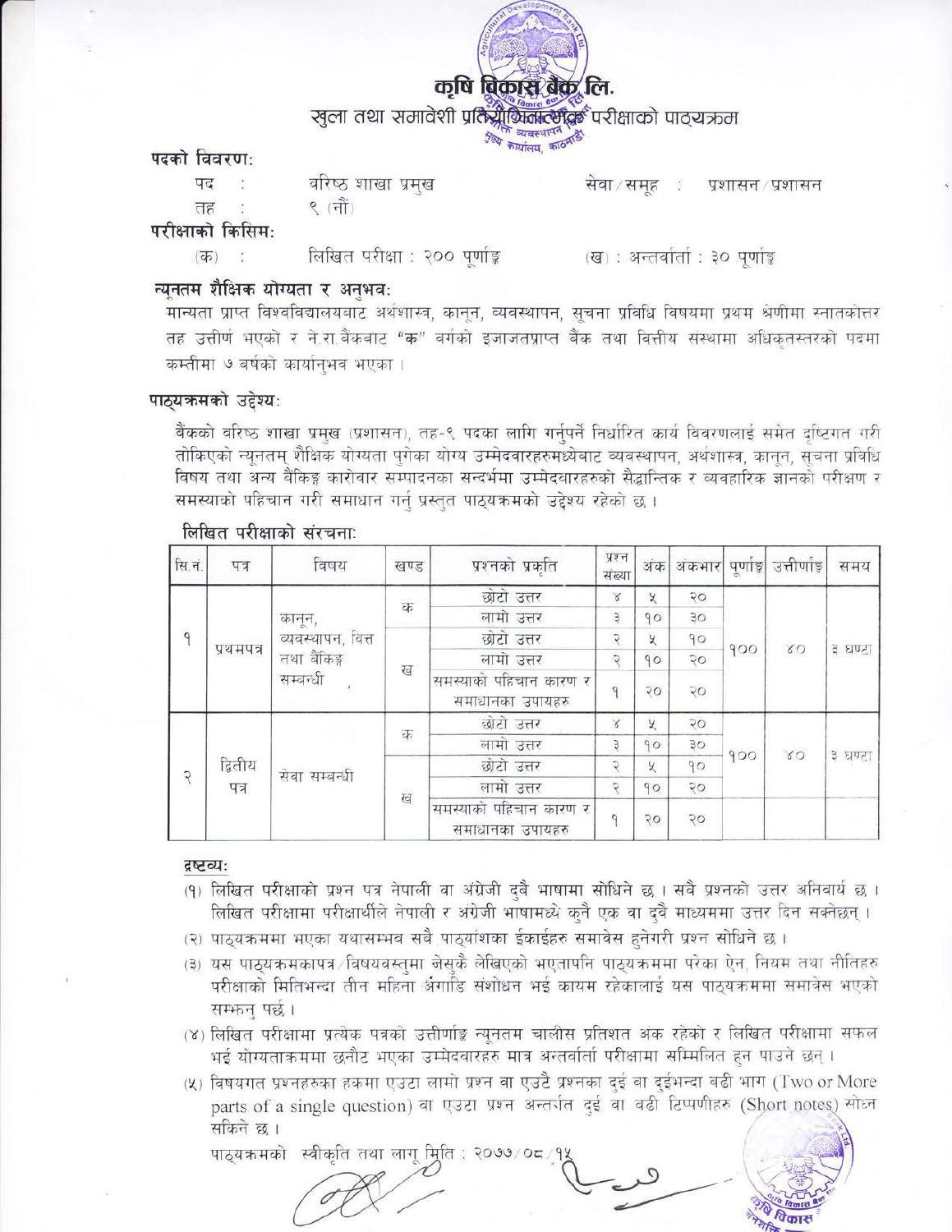## प्रथम-पत्रः कानून, व्यवस्थापन, वित्त तथा बैकिङ्ग सम्वन्धी

| खण्ड-कः कानून तथा व्यवस्थापन सम्वन्धी |  | छाटा उत्तर | ४ प्रश्न X X अंक = २०   |            |                       |     |      |
|---------------------------------------|--|------------|-------------------------|------------|-----------------------|-----|------|
|                                       |  |            |                         | लामा उत्तर | ३ प्रश्न ४१० अंक = ३० |     |      |
|                                       |  |            | पाठ्यक्रमको इकाई विभाजन |            |                       |     |      |
| बंदा न:।                              |  |            |                         |            |                       | 975 | 9790 |
| प्रश्न संख्या:।                       |  |            |                         |            |                       |     |      |

- (१) ऐन तथा नियम: नेपालमा संवैधानिक विकासक्रम, नेपालको संविधान, बैंक तथा वित्तीय संस्था सम्बन्धी ऐन, २०७३, नेपाल राष्ट्र बैंक ऐन, २०५८, बैकिङ्ग कसूर तथा सजाय ऐन, २०६४, सम्पत्ति शुद्धीकरण ( मनी लाउण्डरिङ्ग) निवारण ऐन, २०६४ तथा नियमावली, २०७३, आयकर ऐन, २०५८ तथा आयकर नियमावली, २०५९, नेपाल राष्ट्र बैंकबाट जारी एकिकृत निर्देशन तथा परिपत्र, बोनस ऐन, २०३० तथा नियमावली, २०३९ ।
- (२) Organization Development: Organization Theories, Organization Development Process, Organization Development at Group and Inter group level, Changing Organizational Culture.
- (3) Strategic Planning: Formulation, Environmental Scanning, SWOT Analysis, Strategy Formulation, Implementation, Evaluation and control.
- (Y) Emerging Concepts of Management; Rc'es of Managers, Skills, Organizational Leadership.
- () HRM: Meaning and Approaches to HRM, HR Planning, Performance Management, Compensation, Contemporary Challenge & Problems of Human Resource Management; Labors Relations and Negotiations, Strategic HR Plan and Development.
- (5) OB: Fundamentals of OB; Group Dynamics, Motivation, Communication, Time Management, Conflict Management, Decision making and Problem Solving.
- (9) Quality Management: TQM Techniques, Factors affecting Quality, Benchmarking and Quality Assurance Techniques, Managing Change and Development in Organization.
- (5) Risk Management: Risk Management Guidelines, Measures & Control Modalities of Various Risks Application in the Banking Business.
- (3) Risk Controls in Credit Operations: Front Office, Back Office and Risk Limits, Internal Control Mechanism in Risk Management, Flow of Documents and Processing for Approval, Loan Documentations.
- (90) NRB IT policy and IT Guidelines. Cyber Crimes and Cyber Act in Banking Industries.

|                | खण्ड–खः<br>वित्त तथा बैंकिङ्ग सम्बन्धी |       | छोटो उत्तर<br>- लामा उत्तर                 | २ प्रश्न X X अंक = १०<br>२ प्रश्न ४१० अंक = २०<br>9 प्रश्न X २० अंक = २० |      |  |
|----------------|----------------------------------------|-------|--------------------------------------------|--------------------------------------------------------------------------|------|--|
|                | पाठ्यक्रमको इकाई विभाजन                |       | समस्याको पहिचान कारण<br>र समाधानका उपायहरु |                                                                          |      |  |
| बंदा नं.:      |                                        | २ र ३ | 8.1.7                                      | $E_{1}975$                                                               | 9929 |  |
| प्रश्न संख्या: |                                        |       |                                            |                                                                          |      |  |

- (1) Capital Budgeting: Techniques, Significance, Application of the concept, Cohesion among Alternative Proposals, Pay Back Method, Capital Rationing.
- (2) Portfolio Management: Analysis and Selection, Associated Risk Analysis in PortfolioManagement.

पेकास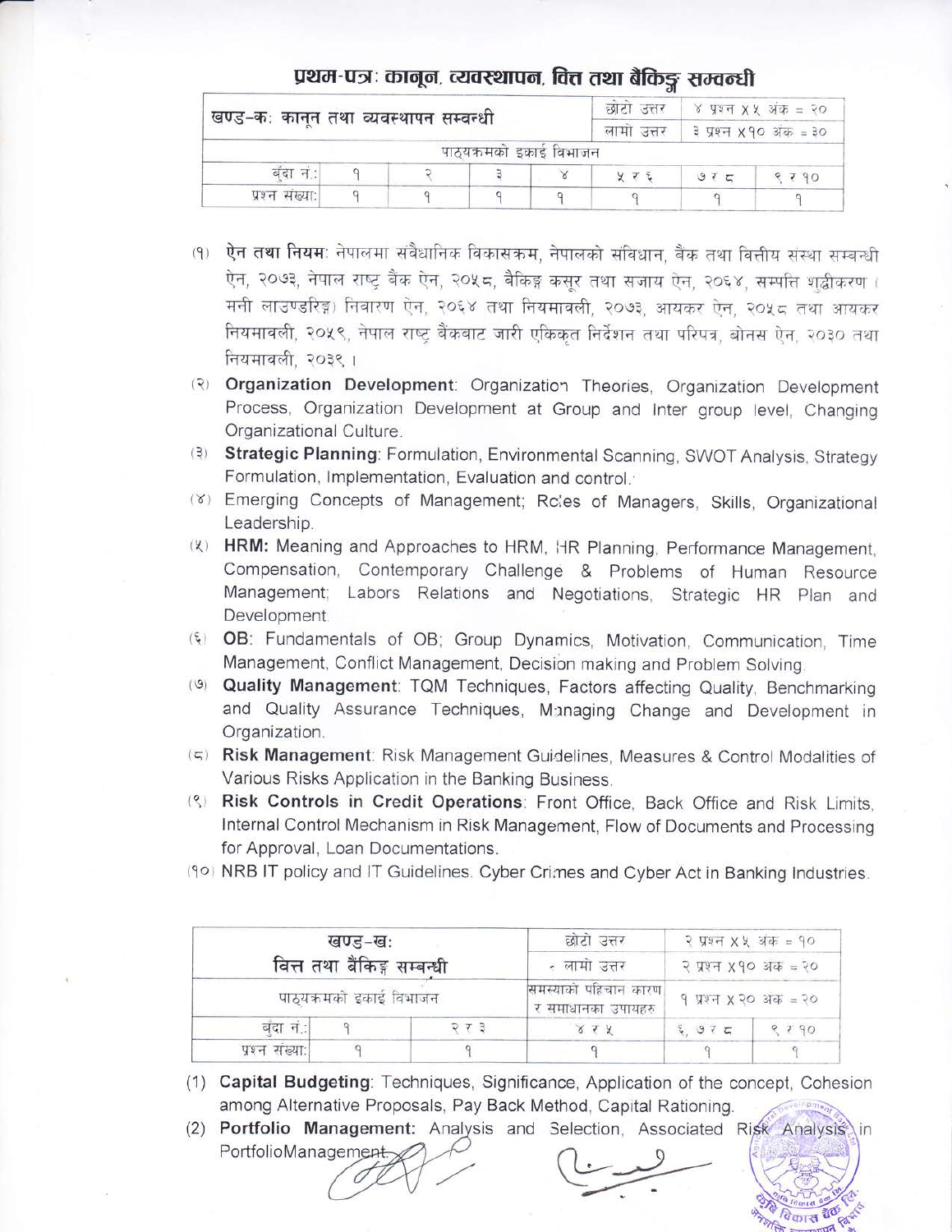- (3) Profit Management: Break Even Analysis, Sources and Uses of Funds, Linear Programming and GoalProgramming.
- (4) Project Appraisal: Techniques, Methods of Project Evaluation, Analysis of Financial Statements, Ratio Analysis and Measuring for the Performance.
- (5) International Organizations: World Bank, IMF, ADB, WTO; Regional Economic Cooperation-SAARC, BIMSTEC; EU.
- (6) Banking: History, Role and Functions of Commercial Banks and Central Bank.
- (7) Management of Commercial Bank: Profitability and Liquidity Management; Assets and Liability Management; Lending Principles and its Management.
- (8) National Income Accounting: Concepts of GDP, GDP measurement: expenditure, Income and value-added approach. GDP computation in Nepal and associated problems.
- (9) Decision making and Problem solving -Processes; Group decision making; Techniques for stimulating creativity; Information technology in decision making; Quantitative tools for decision making.
- (10) Merger, Acquisitions and Corporate Restructuring in Nepal: Experience, Development, Present Senario of Merger Practices of BFIs, Issuses & Challenges.

|                            |  |                                     | छोटी उत्तर   ४ प्रश्न X X अंक = २० |  |  |  |
|----------------------------|--|-------------------------------------|------------------------------------|--|--|--|
| खण्ड-कः नेपालको अथव्यवस्था |  | लामा उत्तर   ३ प्रश्न x १० अंक = ३० |                                    |  |  |  |
|                            |  |                                     | पाठ्यक्रमको इकाइ विभाजन            |  |  |  |
| बदा न:                     |  | ココヨ                                 | 4.579                              |  |  |  |
| पश्न संख्या:               |  |                                     |                                    |  |  |  |

## द्वितीय-पत्रः सेवा सम्बन्धी

(१) बैंक तथा वित्तीय संस्थामा कार्यरत कर्मचारीले पालना गर्नपर्ने आचरण तथा अनशासन सम्बन्धी जानकारी ।

- (२) Concept and Objectives of Restructuring of Financial Sector in Nepal.
- (३) नेपालमा योजनाबद्ध आर्थिक विकासका लागि भएका प्रयास, उपलब्धी तथा चनौतिहरु ।
- (Y) Financial Management, Financial System and Market, Capital and Money Market, Securities Market, Financial Derivatives Instruments, Financial Planning, Present Value & Opportunity Cost of Capital, Financial Investment Analysis.
- (½) Corporate Governance, Ethics and Social Responsibility.
- (६) BASEL Core Principals and Capital Adequecy Framework.
- (9) Sectoral Development: Agriculture, Industry, Trade and Tourism.
- (5) IT Concept, Scope and System of Electronic Commerce; Hardware, OS and Software, Software Testing, Database Management System, Database Recovery Method, Documentationand Reporting, IT-Risk Analysis, Database Package, Concept on Communication and Nétworking, Internet, Intranet, Extranet, and e-mail system, Computer Security, Emerging technologies, General knowledge on banking software used in Nepalese banking system, IT Policy Development in Nepal: Issues and Chalanges.
- (९) Concept. Nature and Process of Money Laundering and Financing of Terrorism Suspicious Transactions and Large Transactions -Identification, Reportingand Analysis.

स्ति व्यवस्थापन

(90) Concepts of Corporate Law and Nepalese Legal Provisions थिकास बैंक